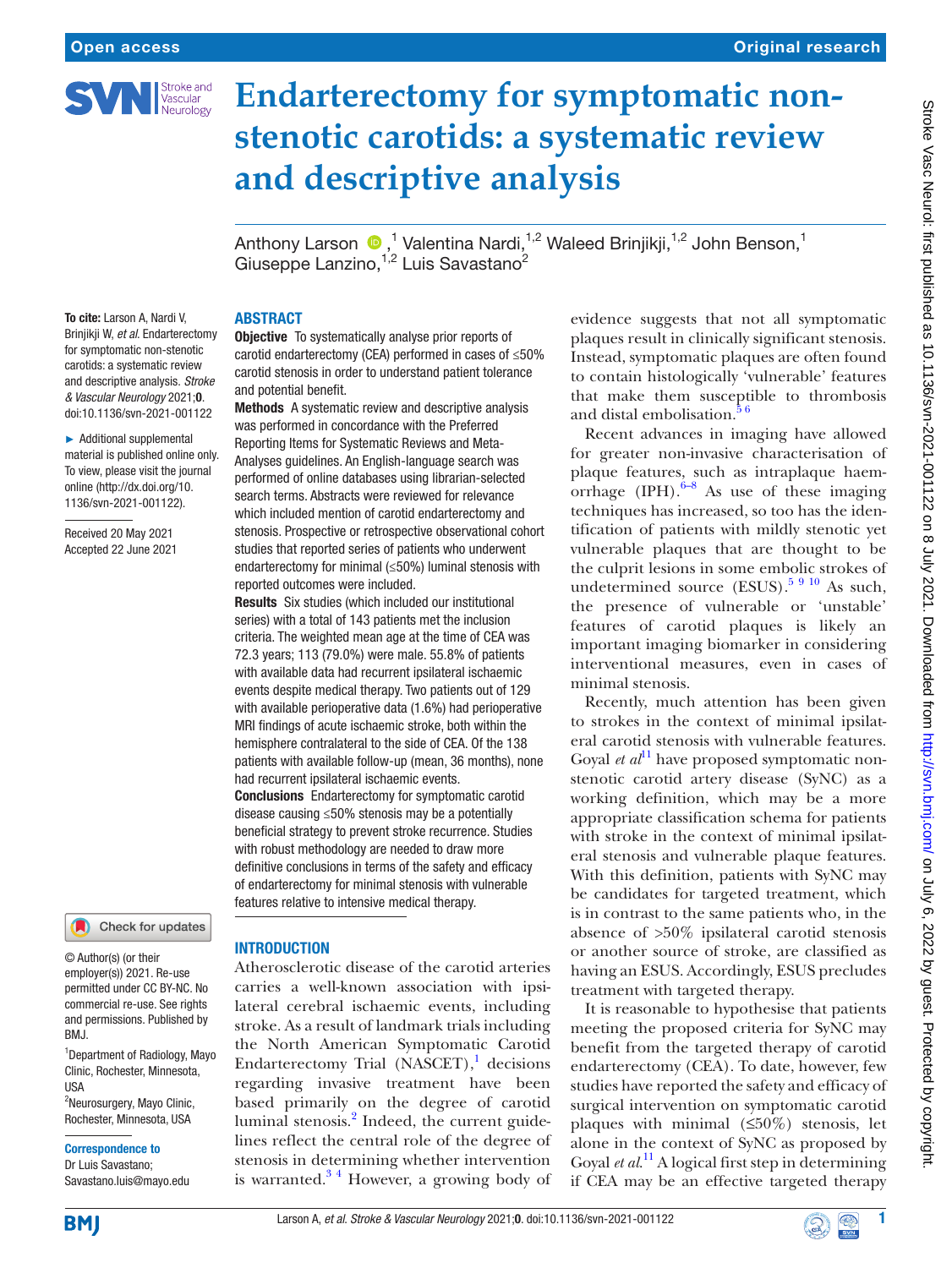in cases of SyNC is determining the safety and efficacy of CEA in the context of minimal stenosis. In the absence of more robust data, an understanding of the current data that exist in the literature is an important step in establishing the role of surgical intervention on carotid plaques with minimal stenosis, as well as guiding future studies. The purpose of the current study was therefore to perform a systematic review and descriptive analysis of all published reports of surgical intervention on symptomatic carotid atherosclerotic plaques with minimal stenosis.

## **METHODS**

#### Search strategy and selection criteria

This study was a systematic review and descriptive analysis that was performed according to the Preferred Reporting Items for Systematic Reviews and Meta-Analyses.<sup>12</sup> A comprehensive search of several databases from inception to 1 June 2020, limited to English language and excluding animal studies, was conducted. The databases included Ovid MEDLINE(R) and Epub Ahead of Print, In-Process and Other Non-Indexed Citations and Daily, Ovid Embase, Ovid Cochrane Central Register of Controlled Trials, Ovid Cochrane Database of Systematic Reviews, and Scopus. The search strategy was designed and conducted by an experienced librarian with input from the study's principal investigator. Controlled vocabulary supplemented with keywords was used to search for studies describing CEA in cases of symptomatic patients with less than 50% stenosis. The actual strategy listing all search terms used and how they are combined is available in the [online supplemental appendix](https://dx.doi.org/10.1136/svn-2021-001122).

Abstracts were reviewed for relevance which included mention of carotid endarterectomy and stenosis. Abstracts without mention of both of these variables were excluded and the full text was not reviewed. A study was considered eligible for this meta-analysis if it fulfilled the predefined inclusion criteria: prospective or retrospective observational cohort studies (single-arm or with a control group) that reported series of patients who underwent endarterectomy for minimal (≤50%) luminal stenosis with reported outcomes were included.

# Data extraction and definitions

From each included study, data were collected including first author, year of publication, number of patients, age, sex, imaging features, perioperative (within 30 days of CEA) complications, follow-up length and presence of major recurrent ischaemic events, and carotid artery restenosis at follow-up. Perioperative complications were classified as minor (haematoma, transient cranial nerve palsy, incisional bleeding) and major (permanent neurological deficit or ischaemic stroke as evidenced by MRI). Major recurrent ischaemic events were defined as permanent neurological deficits or an ischaemic stroke as evidenced by MRI.

Imaging features that were collected included the modality used, degree of luminal stenosis and presence

of carotid IPH. Luminal stenosis was determined based on the NASCET criteria.<sup>[1](#page-5-0)</sup> The risk of bias assessment was performed with the Robins-I tool for non-randomised studies.<sup>13</sup>

# Subgroup analysis

In order to understand the safety and efficacy of CEA on symptomatic plaques with ≤50% stenosis in the context of IPH, we performed a subgroup analysis of patients with carotid IPH as evidenced by magnetic resonance angiography (MRA) imaging studies who underwent subsequent endarterectomy. All patients who had MRA evidence of IPH at any time point preoperatively were included in this subgroup analysis.

# Statistical analysis

The primary aims of this study were to (1) ascertain the rates of perioperative complications (as defined above) and (2) determine the prevalence of major recurrent ischaemic events at follow-up (as defined above) in patients who underwent CEA for symptomatic carotid stenosis of ≤50%. Percentages were calculated for categorical variables including sex, rates of perioperative complications and long-term outcome results. Mean and SD were calculated for continuous variables including age and follow-up time. Weighted means were calculated in cases where means were reported in each individual study (ie, degree of ipsilateral stenosis, follow-up time). The descriptive nature of this review and descriptive analysis precluded the use of any formal statistical testing. All calculations took place in Microsoft Excel.

# **RESULTS**

# Search results

One hundred and forty-one abstracts were reviewed. There were nine full-text studies that were reviewed. Three full-text articles were excluded for various reasons: one study included patients with less than 50% stenosis that were treated with medical therapy alone<sup>14</sup> and two studies included patients with degree of carotid stenosis greater than  $50\%$ .<sup>[15 16](#page-5-9)</sup> Six studies met the inclusion criteria and were included in the final analysis.<sup>17–22</sup> Study characteristics are summarised in [table](#page-2-0) 1. Our search strategy is outlined in [figure](#page-2-1) 1. All studies were found to have a moderate risk of bias by Robins-I tool ([online](https://dx.doi.org/10.1136/svn-2021-001122)  [supplemental table 1\)](https://dx.doi.org/10.1136/svn-2021-001122).

#### Patient characteristics and outcomes

In total, 143 patients underwent CEA for symptomatic carotid stenosis ≤50%. One hundred and thirteen patients (79.0%) were male. The weighted mean age at the time of CEA was 72.3 years. Baseline clinical characteristics of included patients were inconsistently reported across the studies. Data on cardiovascular comorbidities were available for 122 patients, while 105 and 89 patients had available data relating to antiplatelet and statin use, respectively. These data are summarised in [table](#page-2-2) 2.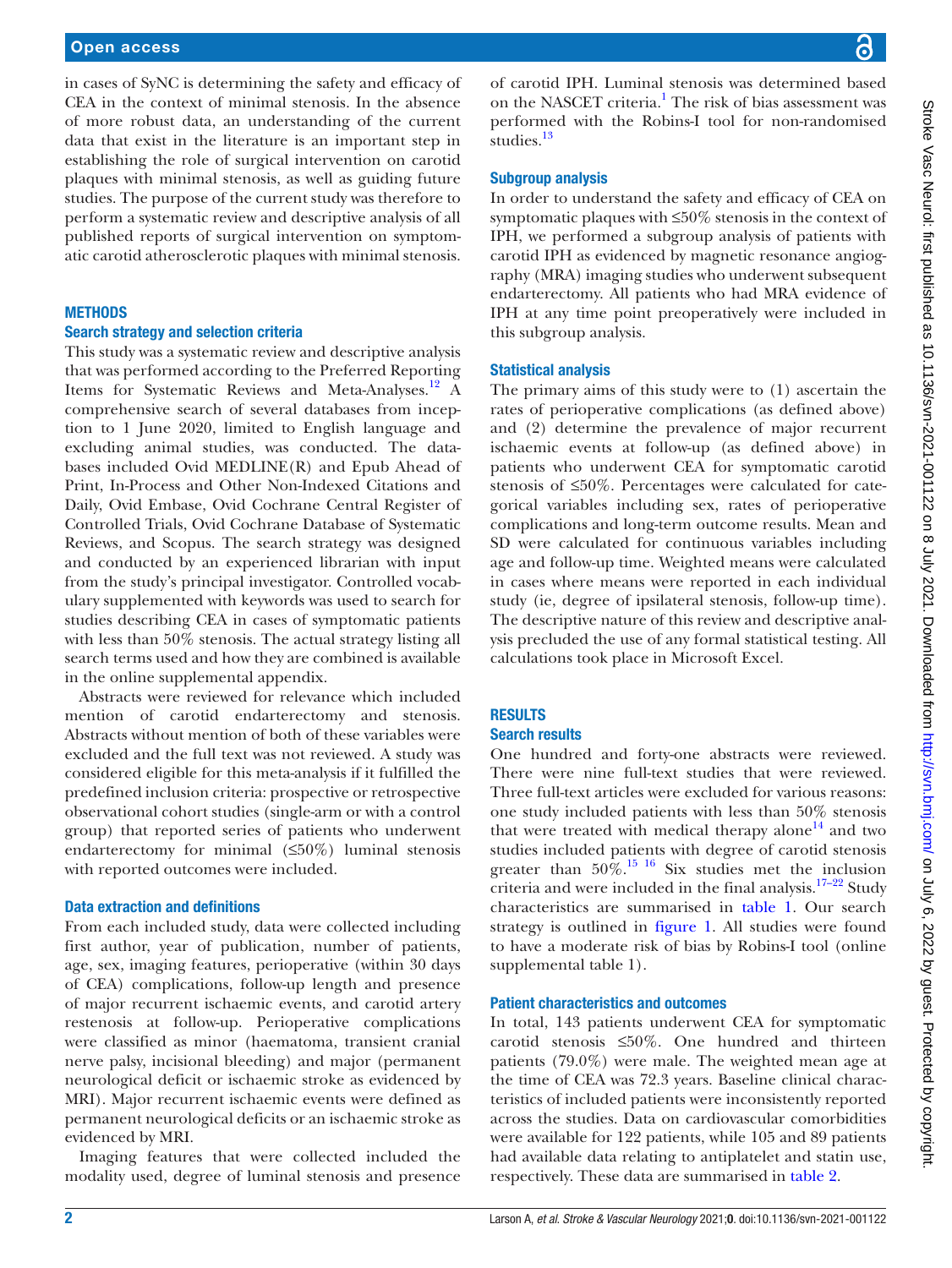| Table 1 Studies of patients with symptomatic carotid stenosis of less than or equal to 50%                                                                                |                             |                |      |                        |                                               |                                 |                                                           |                                                              |                 |                                         |                                 |
|---------------------------------------------------------------------------------------------------------------------------------------------------------------------------|-----------------------------|----------------|------|------------------------|-----------------------------------------------|---------------------------------|-----------------------------------------------------------|--------------------------------------------------------------|-----------------|-----------------------------------------|---------------------------------|
|                                                                                                                                                                           | undergoing Age,<br>Patients |                | ℅    | Degree of<br>stenosis, | events prior to<br>Patients with<br>recurrent | imaging studies<br>Preoperative | complications,<br>perioperative<br>with major<br>Patients | available follow- Follow-up<br>up, n (% who<br>Patients with | in months,      | Patients with<br>ischaemic<br>recurrent | restenosis,<br>Patients<br>with |
| Study                                                                                                                                                                     | CEA <sub>(n)</sub>          | mean±SD male   |      | mean±SD                | <b>CEA, n (%)</b>                             | used                            | n (%)*                                                    | inderwent CEA) mean±SD                                       |                 | events (n)                              | n (%)                           |
| Yoshida et al <sup>17</sup>                                                                                                                                               |                             | $74.2 + 5.6$   | 85.7 | $27.1 + 9.9$           | 7 (100)                                       | DSA, CTA, MRA                   | 0(0.0)                                                    | 7 (100)                                                      | $19.1 \pm 14.6$ |                                         | $rac{R}{Z}$                     |
| Ballotta et al <sup>18</sup>                                                                                                                                              | 57                          | 74.6±2.8       | 66.7 | $\widetilde{\Xi}$      | 21 (36.8)                                     | S                               | (0.0)                                                     | 55 (96.5)                                                    | $32.0 + 5.0$    |                                         | 1(1.8)                          |
| Yoshida et al <sup>19</sup>                                                                                                                                               |                             | $72.9 + 4.9$   | 94.1 | $31.6 + 9.8$           | $\frac{1}{2}$                                 | DSA, CTA                        | (0.0)                                                     | 14(82.4)                                                     | $71.0 + 35.4$   |                                         |                                 |
| Takai et al <sup>20</sup>                                                                                                                                                 | 4                           | $68.3 \pm 7.7$ | 100  | $27.2 \pm 10.7$        | $\frac{\alpha}{2}$                            | DSA                             | $\widetilde{\Xi}$                                         | 14 (100)                                                     | $38.2 \pm 15.9$ |                                         |                                 |
| Kashiwazaki et a/ <sup>21</sup>                                                                                                                                           | $\frac{6}{1}$               | $72.8 + 6.3$   | 100  | $37.2 \pm 10.6$        | $\frac{1}{2}$                                 | CTA                             | 2(11.8)                                                   | 16 (100)                                                     | $38.5 \pm 13.3$ |                                         |                                 |
| Nardi et a <sup>/22</sup>                                                                                                                                                 | 32                          | 69.6±8.0       |      | 75.0 28.3±12.6         | 23 (74.1)                                     | CTA, MRA                        | (0.0)                                                     | 32 (100)                                                     | $27.3 + 27.7$   |                                         |                                 |
| tischaemic changes were within the hemisphere contralateral to endarterectomy in both patients.<br>*Defined as MRI findings of ischaemic stroke or permanent neurological |                             |                |      |                        | deficit.                                      |                                 |                                                           |                                                              |                 |                                         |                                 |

CEA, carotid endarterectomy; CTA, CT angiography; DSA, digital subtraction angiography; MRA, magnetic resonance angiography; NR, not reported; US, ultrasound.

CEA, carotid endarterectomy; CTA, CT angiography; DSA, digital subtraction angiography; MRA, magnetic resonance angiography; NR, not reported; US, ultrasound.



<span id="page-2-1"></span>Figure 1 Literature search strategy. <sup>a</sup>Our institutional case series.<sup>[22](#page-5-15)</sup>

All patients experienced ipsilateral ischaemic events prior to CEA; the specific nature of such events was not consistently reported across all studies. Five studies reported the presence of recurrent ipsilateral ischaemic events: 72 out of 129 (55.8%) patients with available data had recurrent ipsilateral ischaemic events despite medical treatment with at least one antiplatelet medica-tion [\(table](#page-3-0) 3).<sup>17-19 21 22</sup>

Five studies reported the mean degree of ipsilateral carotid stenosis prior to CEA,<sup>17 19–22</sup> which was 30.3%. Indications for CEA included ischaemic events (either primary or recurrent) thought secondary to carotid artery disease despite medical therapy with antiplate lets,<sup>17–19 21 22</sup> statins,<sup>18</sup> anticoagulants,<sup>17</sup> or in patients possessing plaques with vulnerable features[.18 21 22](#page-5-11)

Five studies had available data relating to perioperative complications for a total of 129 patients.<sup>17-19 21 22</sup> There

<span id="page-2-2"></span>

| Table 2 Summary of clinical data of the included studies              |               |
|-----------------------------------------------------------------------|---------------|
| Total patients with $\leq 50\%$ stenosis who<br>underwent CFA         | 143           |
| Mean age                                                              | 72.3          |
| Male, n (%)                                                           | 113 (79.0)    |
| Comorbidities, n (%)                                                  |               |
| Hypertension                                                          | $91 (65.0)^*$ |
| Diabetes mellitus                                                     | 39 (27.9)*    |
| Coronary artery disease                                               | 44 (31.4)*    |
| Hyperlipidaemia                                                       | 74 (52.9)*    |
| Preoperative medications, n (%)                                       |               |
| Antiplatelet (aspirin, P2Y12 inhibitor,<br>cilostazol or combination) | 54(51.4)      |
| Statin                                                                | 74 (83.1)‡    |

<span id="page-2-0"></span>\*Out of a total of 122 patients with available data. †Out of a total of 105 patients with available data. ‡Out of a total of 89 patients with available data. CEA, carotid endarterectomy.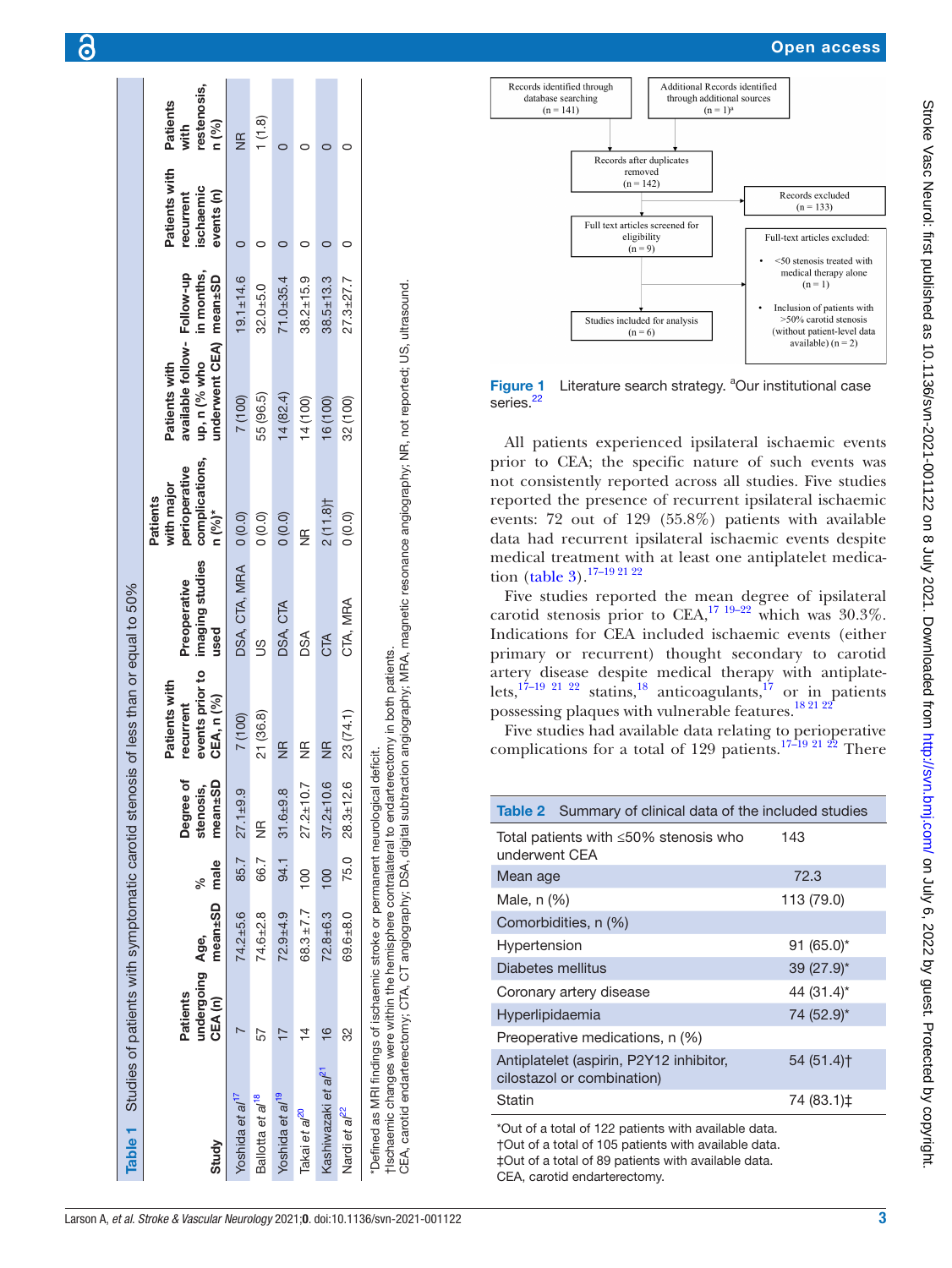<span id="page-3-0"></span>

| <b>Table 3</b> Recurrent ischaemic events prior to CEA in |
|-----------------------------------------------------------|
| patients receiving medical therapy                        |

| Study                            | <b>Patients with</b><br>recurrent ischaemic<br>events, n (% of total<br>patients undergoing<br>CEA) | <b>Medical therapy</b><br>prior to CEA                                                            |
|----------------------------------|-----------------------------------------------------------------------------------------------------|---------------------------------------------------------------------------------------------------|
| Yoshida et al <sup>17</sup>      | 7(100)                                                                                              | Dual antiplatelet<br>therapy in all<br>patients with<br>recurrent events*.                        |
| Ballotta et al <sup>18</sup>     | 21 (36.8)                                                                                           | All with recurrent<br>events were<br>taking at least one<br>antiplatelet; 13<br>were on a statin. |
| Yoshida et al <sup>19</sup>      | 17 (100)                                                                                            | Dual antiplatelet<br>therapy in all<br>patients with<br>recurrent events.                         |
| Takai e <i>t al<sup>20</sup></i> | <b>NR</b>                                                                                           |                                                                                                   |
| Kashiwazaki et al <sup>21</sup>  | 4(25.0)                                                                                             | At least one<br>antiplatelet.                                                                     |
| Nardi et al <sup>22</sup>        | 23 (71.9)                                                                                           | At least one<br>antiplatelet.                                                                     |

\*Antiplatelet medications consist of aspirin, P2Y12 inhibitor (ie, clopidogrel) and cilostazol.

CEA, carotid endarterectomy; NR, not reported.

were a total of nine patients (6.9%) with perioperative complications. Seven patients (5.4%) had minor perioperative complications: four patients had neck haematoma, two had transient cranial nerve palsies and one had bleeding from the incision site. Two patients (1.6%) had major perioperative complications with positive diffusionweighted imaging MRI findings (both contralateral to the side of CEA); one patient also had transient hemiparesis that resolved completely in 30 days.

There were 138 patients with available long-term follow-up data. The weighted mean follow-up time was 36.1 months. There were no patients with recurrent ipsilateral ischaemic events following CEA. No cases of carotid restenosis were reported. Surgical and follow-up data for the included studies are found in [table](#page-3-1) 4.

<span id="page-3-1"></span>

| <b>Table 4</b> Surgical and follow-up data for patients who<br>underwent CEA   |            |  |  |
|--------------------------------------------------------------------------------|------------|--|--|
| Mean degree of ipsilateral stenosis (%)                                        | 30.3       |  |  |
| Patients with major perioperative<br>complications, n (%)                      | 2/129(1.6) |  |  |
| Patients with available follow-up data, n (% of<br>patients who underwent CEA) | 138 (96.5) |  |  |
| Mean follow-up, months                                                         | 36.1       |  |  |
| Patients with recurrent ischaemic events, n                                    | Ω          |  |  |
|                                                                                |            |  |  |

CEA, carotid endarterectomy.

<span id="page-3-2"></span>Table 5 Summary data of patients with symptomatic carotid artery disease ≤50% stenosis with preoperative MRI findings of intraplaque haemorrhage

| Patients, n                                        | 28          |
|----------------------------------------------------|-------------|
| Male, $n$ $(\%)$                                   | 27(96.4)    |
| Mean age at time of CEA, years (SD)                | 72.9(6.0)   |
| Mean degree of ipsilateral stenosis (SD)           | 29.4 (11.4) |
| Patients with perioperative complications,<br>n(%) | 2(7.1)      |
| Follow-up, mean(SD)                                | 23.9(15.7)  |
| Patients with ischaemic events, n                  | Ω           |

CEA, carotid endarterectomy.

#### Subgroup analysis of patients with IPH

Twenty-eight patients from three studies<sup>17 21 22</sup> were identified to have IPH on MRI prior to CEA [\(table](#page-3-2) 5). Patient-level data were available in all cases. Twenty-seven (96.4%) were male. The mean age at the time of CEA was 72.9±6.0 years. The mean degree of ipsilateral carotid stenosis was  $29.4\% \pm 11.4$ . There were two patients (7.1%) with minor perioperative complications: one patient had neck swelling and one had transient hoarseness, both of which resolved completely at follow-up. The mean follow-up time following CEA was 23.9±15.7 months; no patients experienced recurrent ischaemic events or carotid restenosis.

#### **DISCUSSION**

In this study we reviewed a total of 143 patients from the published literature who underwent CEA for symptomatic carotid disease with ≤50% stenosis. Most of these patients (55.8%) had recurrent ipsilateral cerebrovascular events despite medical management. We have found a low rate of major perioperative complications without any patients with available data demonstrating recurrent ipsilateral ischaemic events at follow-up. Similar findings were also observed for patients who underwent CEA for symptomatic carotid disease without stenosis who had MRI-based evidence of IPH on preoperative imaging. Based on these results, we hypothesise that CEA for symptomatic non-stenosing carotid atherosclerosis with highrisk features such as IPH might be beneficial in secondary stroke prevention.

Evidence is emerging that an important percentage of patients with the so-called ESUS may actually harbour vulnerable plaque features not readily apparent on conventional imaging studies[.23](#page-5-16) Intriguingly, Bogiatzi *et*   $a<sup>{p_4}</sup>$  reported that defining large artery atherosclerosis by stenosis >50%, as used in ESUS studies, misses 79% of patients with large artery atherosclerosis defined by a carotid plaque burden in the top quartile  $(>119 \text{ mm}^2)$ , with a 19.5% 5-year risk of stroke, myocardial infarction and/or vascular death. More recent classification systems have therefore defined large artery atherosclerosis by the degree of plaque burden as opposed to the per cent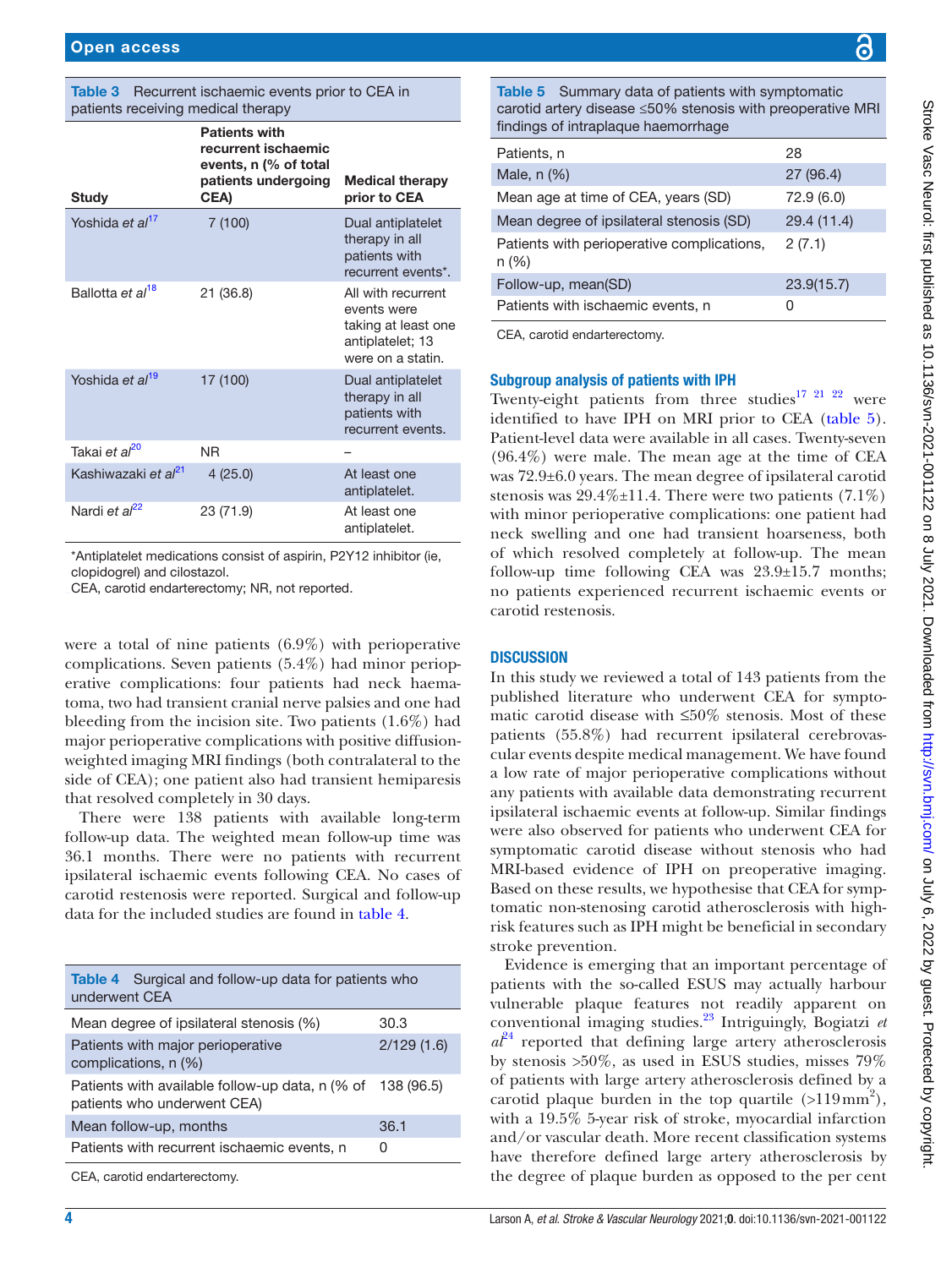luminal stenosis. $25$  In turn, this classification system reclassifies some patients with ESUS as having large artery (ie, carotid artery) atherosclerosis.

In instances where the degree of luminal stenosis alone is used to classify patients as having ESUS, such patients with non-stenotic carotid disease may not be considered for surgical intervention based on established guidelines.[4](#page-5-18) For this specific reason, Goyal *et al*<sup>11</sup> hav e proposed a preliminary working definition of SyNC, which would imply that such patients would benefit from targeted therapy such as aggressive medical management or CEA. However, additional studies are needed in order to validate and refine the use of SyNC categorisation prior to widespread utilisation.

Given the lack of sufficient patient-level data within the included studies, SyNC definitions<sup>[11](#page-5-5)</sup> were unable to be applied. In particular, a definition of SyNC (either definite, probable or possible) requires the absence of acute or chronic ischaemic strokes in a vascular distribution other than the ipsilateral internal carotid artery (ICA); given that this information was unable to be obtained from the included studies, retroactive application of a SyNC diagnosis was precluded. However, the current data suggest that CEA in the context of minimal stenosis may be safe, well tolerated and potentially beneficial in terms of preventing stroke recurrence, which is an important first step in determining if CEA may be an effective targeted therapeutic in cases of SyNC. It is important to note, however, that without high-quality data relating to the annualised rate of recurrent strokes in patients with SyNC with intensive medical management (ie, randomised controlled trials including a CEA arm), it is not possible to draw definitive conclusions regarding the safety and efficacy of CEA in these patients.

Recent advances in imaging technology have led to increased emphasis on carotid plaque morphological features as markers of vulnerability as opposed to the degree of luminal stenosis alone.<sup>[5](#page-5-3)</sup> Several reports have indicated that recurrent ischaemic events may occur in the setting of vulnerable plaque features across the spectrum of luminal stenosis severity.<sup>916 26</sup> IPH, in particular, is now understood to be strongly associated with ipsilateral ischaemic events regardless of the degree of stenosis.<sup>[16 26](#page-5-20)</sup> We recently evaluated a cohort of 123 patients with ESUS at our institution who underwent carotid vessel wall imaging and found that IPH was present ipsilateral to the embolic event in  $25.2\%$  (31 of 123) of cases vs only  $4.1\%$ (5 of 123) contralaterally. $27$  Systematic reviews and metaanalyses of the literature have found that roughly 33% of patients with ESUS have plaque haemorrhage ipsilateral to their strokes.<sup>28</sup> In our institutional cohort of over 120 patients with ESUS, approximately 30% of patients with ESUS and plaque haemorrhage suffered repeat ischaemic events despite medical management, necessitating CEA. In addition, a recent publication from the Carotid Plaque Imaging in Acute Stroke study revealed that the prevalence of complicated plaques (plaque

surface rupture, luminal thrombosis and IPH) in patients with cryptogenic strokes was significantly higher ipsilateral (31%) to the infarct compared with contralateral to the infarct  $(12\%, p<0.001)$ .<sup>29</sup> Specifically, the frequency of IPH in ipsilateral complicated carotid plaques was 28 of 32 (88%) in patients with cryptogenic stroke. A metaanalysis of 9 studies with a total of 779 subjects by Gupta *et*   $a^{30}$  $a^{30}$  $a^{30}$  found that the presence of plaque haemorrhage was associated with an HR of 4.6 (95% CI 2.91 to 7.24) for future ischaemic events and the annualised rate of stroke on medical therapy among patients with plaque haemorrhage was 17% per year.

These results suggest that plaque morphological features are important markers of plaque progression and instability and should therefore be taken into account when considering interventional measures, regardless of the degree of carotid luminal stenosis. However, the degree of carotid stenosis remains an important conventional feature of vulnerable plaque and, in the absence of more conclusive data, should continue to be a primary biomarker when considering CEA for symptomatic patients.

With advanced MRI-based sequences becoming more widely available, assessing patients for vulnerable plaque features including IPH will likely aid in identifying nonstenotic symptomatic plaques that will likely benefit from surgical intervention. The use of such advanced sequences including high-resolution vessel wall imaging is therefore advocated in order to more accurately select patients for interventional measures. In addition, novel high-resolution intravascular technologies promise to enable visualisation of the lumen/wall interphase at unprecedented resolution.<sup>78</sup>

The data from our study suggest that CEA in patients with symptomatic mild carotid stenosis may be beneficial in secondary stroke prevention, even in cases of highly unstable lesions harbouring IPH. However, the rate of recurrent strokes in patients with SyNC treated with intensive medical management is unknown, and the superiority of CEA in such cases relative to maximal medical therapy remains uncertain. In the current report, data regarding ischaemic recurrence rates prior to CEA were inconsistently reported across studies, although it is intriguing to note that all patients were free of recurrent ischaemic events at follow-up, even though several patients included had suffered multiple recurrent ischaemic events despite maximal medical therapy before being considered for CEA. This was similarly true in cases with IPH. These data might suggest that, in patients with symptomatic mild carotid artery stenosis (in particular, plaques with vulnerable features), CEA may be of value when added to medical management. Randomised studies are necessary to draw definitive conclusions.

# Limitations

Our study is limited primarily as a result of the heterogeneity of studies included in the analysis; few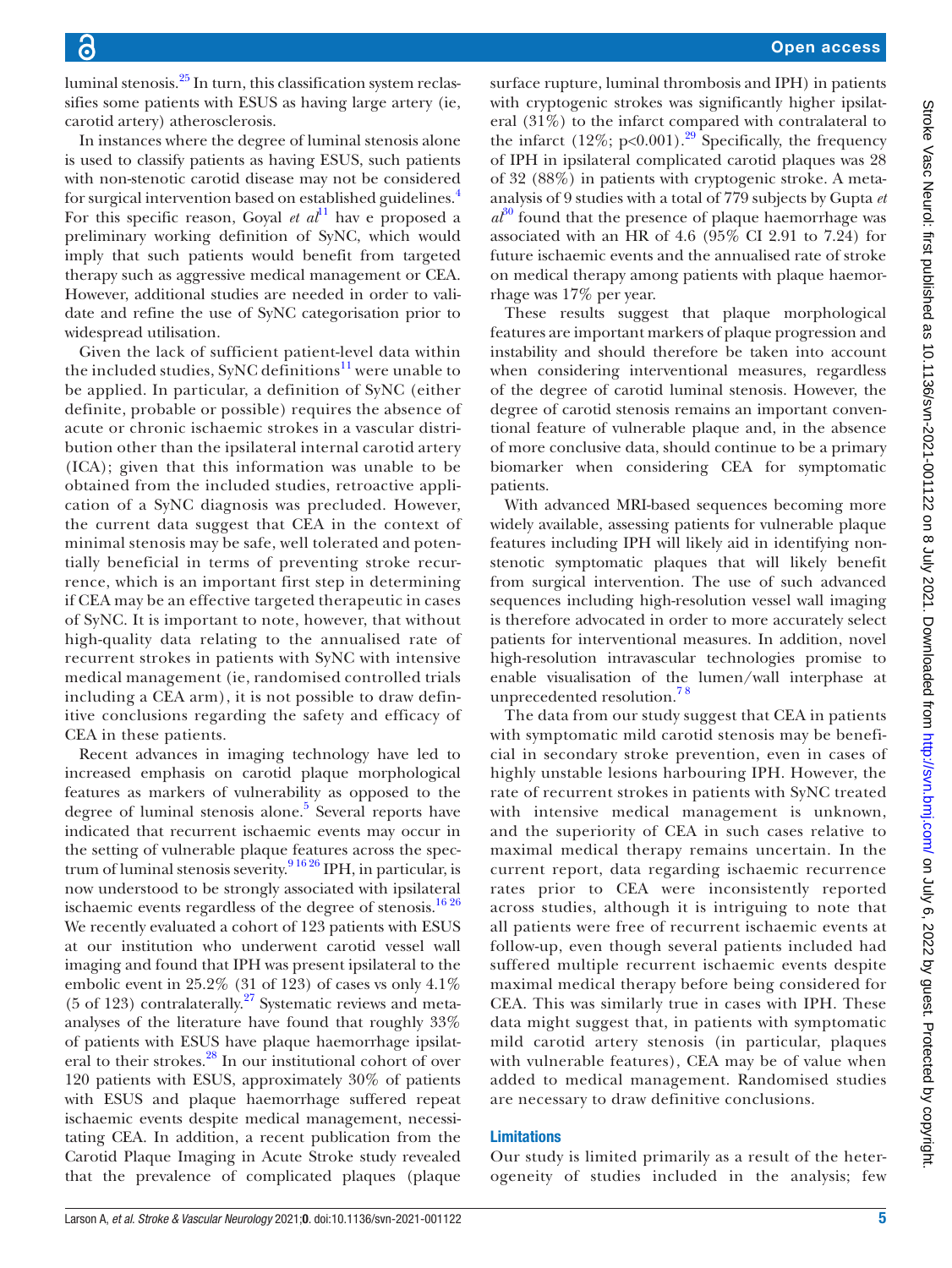## Open access

variables were consistently reported across studies, therefore making a thorough report of all variables impossible. Specifically, the use of preoperative medications, including antiplatelets and statins, was incompletely reported across the included studies, which may play a confounding role in our data. Nevertheless, outcome variables (ie, perioperative and long-term follow-up results) were readily available, which enables some reasonable conclusions relating to safety and absence of long-term recurrent ischaemic events to be made. Although IPH is perhaps the most important plaque vulnerability feature recognised to date, other morphological features require attention, although these were not assessed across the included studies here due to incomplete reporting. Without a wellbalanced control group receiving intensive medical therapy for comparison, the superiority of CEA relative to medical management in the context of minimal carotid stenosis, although possible, remains uncertain.

#### **CONCLUSIONS**

CEA performed in the setting of symptomatic mild stenosis could be beneficial in terms of preventing recurrent ipsilateral ischaemic events and should be considered in highly selected cases. Additional studies of patients meeting the proposed criteria for SyNC are needed in order to evaluate the risk of ipsilateral recurrent stroke in patients with SyNC medically managed, define the imaging biomarker with the highest predictive risk for recurrent stroke and determine the added value of carotid revascularisation. Furthermore, subsequent studies with more robust methodology and advanced imaging are needed to draw more definitive conclusions regarding the efficacy and safety of endarterectomy for vulnerable plaques in the context of minimal stenosis relative to intensive medical therapy.

Contributors AL: data gathering, data analysis, draft writing, submission. VN, JB: data gathering, data analysis, draft editing. WB: concept design, data analysis, draft editing. GL, LS: concept design, data gathering, data analysis, draft editing.

Funding The authors have not declared a specific grant for this research from any funding agency in the public, commercial or not-for-profit sectors.

#### Competing interests None declared.

Patient consent for publication Not required.

Ethics approval All patients included in this study provided written informed consent for participation in research activities at our institution. This study was approved by the Mayo Clinic Institutional Review Board.

Provenance and peer review Not commissioned; externally peer reviewed. Data availability statement All data relevant to the study are included in the article or uploaded as supplemental information.

Open access This is an open access article distributed in accordance with the Creative Commons Attribution Non Commercial (CC BY-NC 4.0) license, which permits others to distribute, remix, adapt, build upon this work non-commercially, and license their derivative works on different terms, provided the original work is properly cited, appropriate credit is given, any changes made indicated, and the use is non-commercial. See: [http://creativecommons.org/licenses/by-nc/4.0/.](http://creativecommons.org/licenses/by-nc/4.0/)

#### ORCID iD

Anthony Larson<http://orcid.org/0000-0001-6021-3452>

#### <span id="page-5-0"></span>**REFERENCES**

- 1 North American Symptomatic Carotid Endarterectomy Trial Collaborators, Barnett HJM, Taylor DW, *et al*. Beneficial effect of carotid endarterectomy in symptomatic patients with high-grade carotid stenosis. *[N Engl J Med](http://dx.doi.org/10.1056/NEJM199108153250701)* 1991;325:445–53.
- <span id="page-5-1"></span>2 MRC European Carotid Surgery Trial: interim results for symptomatic patients with severe (70-99%) or with mild (0-29%) carotid stenosis. European Carotid Surgery Trialists' Collaborative Group. *[Lancet](http://www.ncbi.nlm.nih.gov/pubmed/1674060)* 1991;337:1235–43.
- <span id="page-5-2"></span>3 Ricotta JJ, Aburahma A, Ascher E, *et al*. Updated Society for vascular surgery guidelines for management of extracranial carotid disease: Executive summary. *[J Vasc Surg](http://dx.doi.org/10.1016/j.jvs.2011.07.004)* 2011;54:832–6.
- <span id="page-5-18"></span>4 Adams HP, Bendixen BH, Kappelle LJ, *et al*. Classification of subtype of acute ischemic stroke. definitions for use in a multicenter clinical trial. TOAST. Trial of ORG 10172 in acute stroke treatment. *[Stroke](http://dx.doi.org/10.1161/01.STR.24.1.35)* 1993;24:35–41.
- <span id="page-5-3"></span>5 Saba L, Yuan C, Hatsukami TS, *et al*. Carotid artery wall imaging: perspective and guidelines from the ASNR vessel wall imaging study Group and expert consensus recommendations of the American Society of Neuroradiology. *[AJNR Am J Neuroradiol](http://dx.doi.org/10.3174/ajnr.A5488)* 2018;39:E9–31.
- <span id="page-5-4"></span>6 Brinjikji W, Huston J, Rabinstein AA, *et al*. Contemporary carotid imaging: from degree of stenosis to plaque vulnerability. *[J Neurosurg](http://dx.doi.org/10.3171/2015.1.JNS142452)* 2016;124:27–42.
- <span id="page-5-21"></span>Savastano LE, Seibel EJ. Scanning fiber angioscopy: a multimodal intravascular imaging platform for carotid atherosclerosis. *[Neurosurgery](http://dx.doi.org/10.1093/neuros/nyx322)* 2017;64:188–98.
- 8 Savastano LE, Zhou Q, Smith A, *et al*. Multimodal laser-based angioscopy for structural, chemical and biological imaging of atherosclerosis. *[Nat Biomed Eng](http://dx.doi.org/10.1038/s41551-016-0023)* 2017;1. doi:10.1038/s41551-016- 0023. [Epub ahead of print: 10 02 2017].
- <span id="page-5-19"></span>9 Freilinger TM, Schindler A, Schmidt C, *et al*. Prevalence of nonstenosing, complicated atherosclerotic plaques in cryptogenic stroke. *[JACC Cardiovasc Imaging](http://dx.doi.org/10.1016/j.jcmg.2012.01.012)* 2012;5:397–405.
- 10 Wasserman BA, Wityk RJ, Trout HH, *et al*. Low-grade carotid stenosis: looking beyond the lumen with MRI. *[Stroke](http://dx.doi.org/10.1161/01.STR.0000185726.83152.00)* 2005;36:2504–13.
- <span id="page-5-5"></span>11 Goyal M, Singh N, Marko M, *et al*. Embolic stroke of undetermined source and symptomatic nonstenotic carotid disease. *[Stroke](http://dx.doi.org/10.1161/STROKEAHA.119.028853)* 2020;51:1321–5.
- <span id="page-5-6"></span>12 Moher D, Liberati A, Tetzlaff J, *et al*. Preferred reporting items for systematic reviews and meta-analyses: the PRISMA statement. *[PLoS](http://dx.doi.org/10.1371/journal.pmed.1000097)  [Med](http://dx.doi.org/10.1371/journal.pmed.1000097)* 2009;6:e1000097.
- <span id="page-5-7"></span>13 Sterne JA, Hernán MA, Reeves BC, *et al*. ROBINS-I: a tool for assessing risk of bias in non-randomised studies of interventions. *[BMJ](http://dx.doi.org/10.1136/bmj.i4919)* 2016;355:i4919.
- <span id="page-5-8"></span>14 Fritz VU, Levien LJ. Therapy for isolated, low and high grade symptomatic carotid artery stenosis. *[Ann Vasc Surg](http://dx.doi.org/10.1016/S0890-5096(06)60818-2)* 1988;2:367–72.
- <span id="page-5-9"></span>15 Ahmed RM, Harris JP, Anderson CS, *et al*. Carotid endarterectomy for symptomatic, but "haemodynamically insignificant" carotid stenosis. *[Eur J Vasc Endovasc Surg](http://dx.doi.org/10.1016/j.ejvs.2010.07.003)* 2010;40:475–82.
- <span id="page-5-20"></span>16 Altaf N, Daniels L, Morgan PS, *et al*. Detection of intraplaque hemorrhage by magnetic resonance imaging in symptomatic patients with mild to moderate carotid stenosis predicts recurrent neurological events. *[J Vasc Surg](http://dx.doi.org/10.1016/j.jvs.2007.09.064)* 2008;47:337–42.
- <span id="page-5-10"></span>17 Yoshida K, Sadamasa N, Narumi O, *et al*. Symptomatic low-grade carotid stenosis with intraplaque hemorrhage and expansive arterial remodeling is associated with a high relapse rate refractory to medical treatment. *[Neurosurgery](http://dx.doi.org/10.1227/NEU.0b013e31823fe50b)* 2012;70:1143–50. discussion 50- 1.
- <span id="page-5-11"></span>18 Ballotta E, Angelini A, Mazzalai F, *et al*. Carotid endarterectomy for symptomatic low-grade carotid stenosis. *[J Vasc Surg](http://dx.doi.org/10.1016/j.jvs.2013.06.079)* 2014;59:25–31.
- <span id="page-5-12"></span>19 Yoshida K, Fukumitsu R, Kurosaki Y, *et al*. Carotid endarterectomy for medical therapy-resistant symptomatic low-grade stenosis. *[World](http://dx.doi.org/10.1016/j.wneu.2018.11.208)  [Neurosurg](http://dx.doi.org/10.1016/j.wneu.2018.11.208)* 2019;123:e543–8.
- <span id="page-5-13"></span>20 Takai H, Uemura J, Yagita Y, *et al*. Plaque characteristics of patients with symptomatic mild carotid artery stenosis. *[J Stroke Cerebrovasc](http://dx.doi.org/10.1016/j.jstrokecerebrovasdis.2018.02.032)  [Dis](http://dx.doi.org/10.1016/j.jstrokecerebrovasdis.2018.02.032)* 2018;27:1930–6.
- <span id="page-5-14"></span>21 Kashiwazaki D, Shiraishi K, Yamamoto S, *et al*. Efficacy of Carotid Endarterectomy for Mild (<50%) Symptomatic Carotid Stenosis with Unstable Plaque. *[World Neurosurg](http://dx.doi.org/10.1016/j.wneu.2018.09.013)* 2019;121:e60–9.
- <span id="page-5-15"></span>22 Nardi V, Benson JC, Larson AS. Carotid artery endarterectomy in patients with symptomatic Non-Stenotic carotid artery disease. *Stroke Vasc Neurol*. forthcoming.
- <span id="page-5-16"></span>23 Singh N, Moody AR, Panzov V, *et al*. Carotid intraplaque hemorrhage in patients with embolic stroke of undetermined source. *[J Stroke](http://dx.doi.org/10.1016/j.jstrokecerebrovasdis.2018.02.042)  [Cerebrovasc Dis](http://dx.doi.org/10.1016/j.jstrokecerebrovasdis.2018.02.042)* 2018;27:1956–9.
- <span id="page-5-17"></span>24 Bogiatzi C, Wannarong T, McLeod AI, *et al*. SPARKLE (subtypes of ischaemic stroke classification system), incorporating measurement of carotid plaque burden: a new validated tool for the classification of ischemic stroke subtypes. *[Neuroepidemiology](http://dx.doi.org/10.1159/000362417)* 2014;42:243–51.